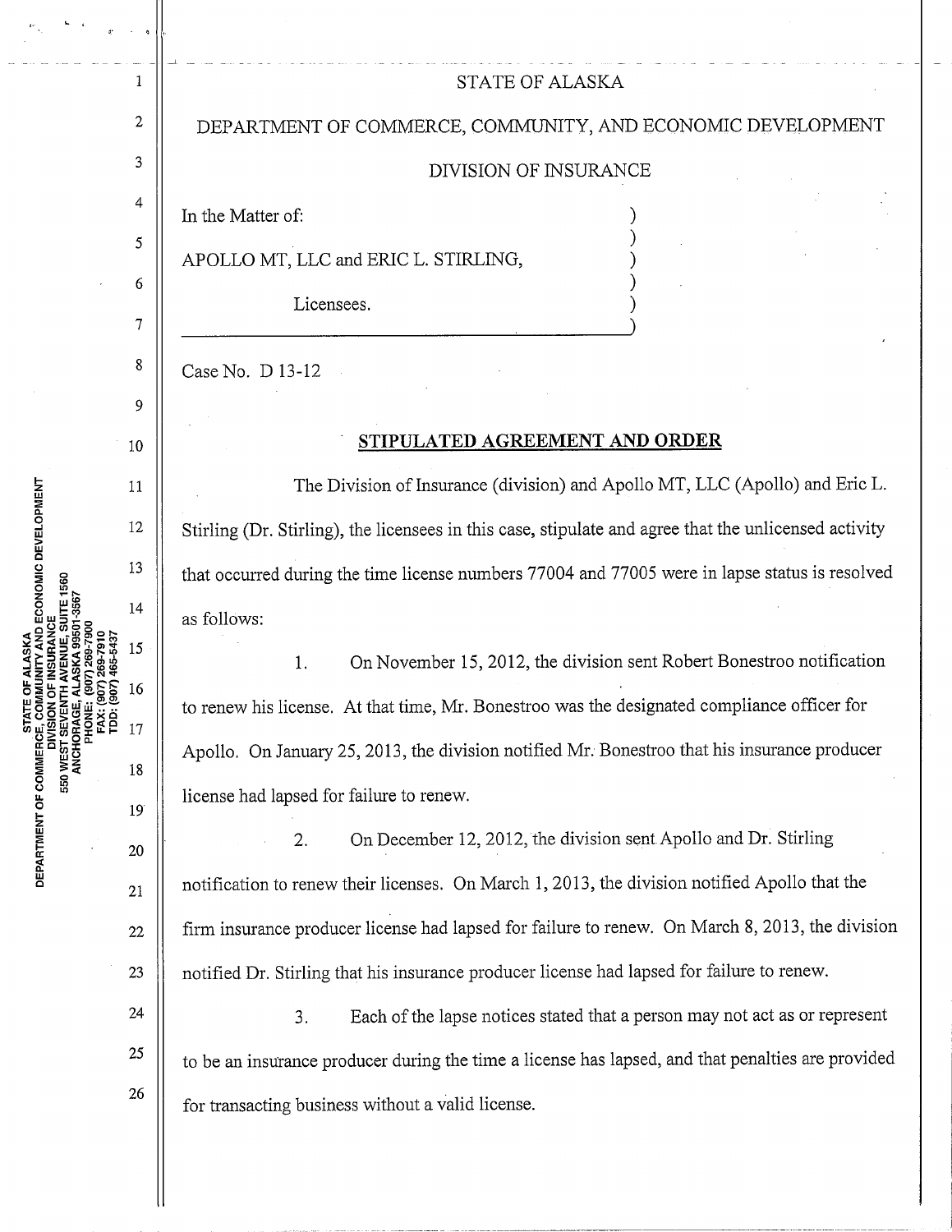4. It was not until August 9, 2013 that the division received fully completed renewal applications and all the requirements necessary to reinstate the lapsed licenses. Dr. Stirling also requested that he become compliance officer for the firm.

5. As required by the division, Dr. Stirling submitted notarized statements indicating whether any Alaska business was transacted while his and the firm licenses were in lapse status. The statement indicated that 868 policies were written between January 25, 2013 and July 26, 2013, although Unified Life Insurance Company, who underwrote the policies, indicated that 2, 783 policies were written during the same period. Dr. Stirling informed the division that all renewals and business ceased to be transacted on May 10, 2013. The actual period during which unlicensed business was transacted was 105 days.

6. The division determined that Mr. Bonestroo's activities after his license lapsed were allowed under AS 21.27.010(j).

7. Dr. Stirling and Apollo agree to pay a civil penalty under AS 21.27.440(a) of \$105,000 for the unlicensed activity that occurred, with \$55,000 suspended. The unsuspended portion of the penalty is payable within three months from the time Dr. Stirling and Apollo are notified that the director has signed the order approving this agreement.

8. In the event Dr. Stirling or Apollo violates Alaska's insurance laws during the next two years, the suspended portion of the penalty referenced in paragraph 7 will be reinstated. Dr. Stirling and Apollo also will be subject to any and all sanctions authorized by the insurance code including imposition of additional penalties.

23 26 9. As authorized under AS 21.06.130, the division will conduct examinations of Apollo's records within six months of the date this agreement is fully executed. The findings of those examinations will not bar the division from taking any enforcement action within its authority, should an examination find violations of Alaska law.

. . ' ' I

1

2

3

4

5

6

7

8

9

10

I I <sup>1</sup> I

24 25

22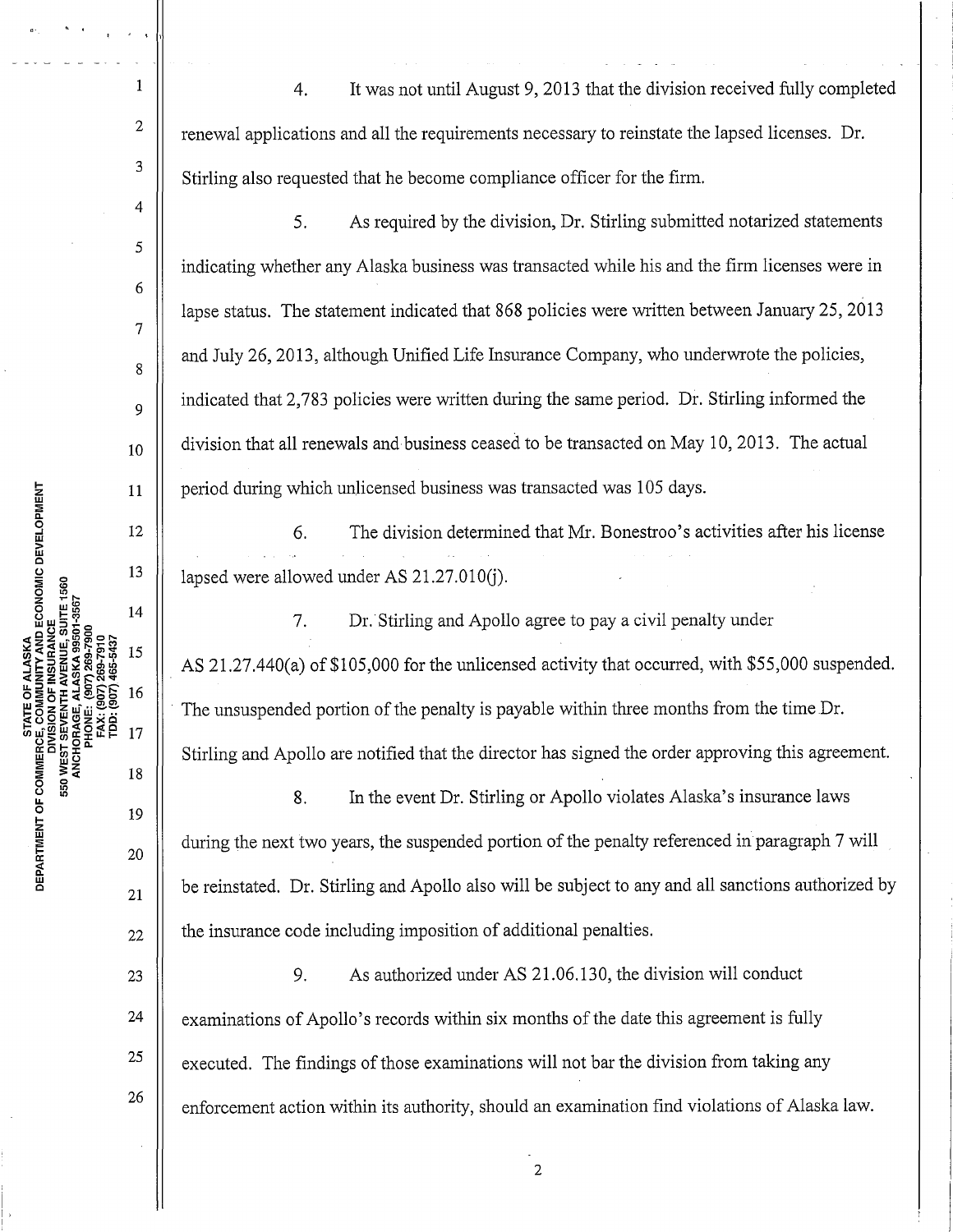1 10. Apollo will cease charging customers any fees unless the fees charged 2 comply with the Alaska insurance code. 3 11. By signing this agreement, Dr. Stirling and Apollo understand and agree 4 that any failure to comply with the conditions of this agreement will be grounds to revoke, 5 suspend, or not renew Alaska insurance license numbers 77004 and 77005. 6 12. Dr. Stirling and Apollo understand that this agreement is not binding on 7 the parties tmless and until the director signs the order approving the agreement, and that the 8 licenses for Apollo, Dr. Stirling, and Mr. Bonestroo will be reinstated only after the director has 9 signed the order approving the agreement. 10 11 DATED: <u>08/23/ 13</u> DIVISION OF INSURANCE 12 13 Koto Januar For: 14 By: 15 Program Coordinator 16 17  $\frac{S}{I}$   $\frac{S}{I}$   $\frac{S}{I}$ 18 19 By: 20 President and Compliance Officer 21 22 23 24 Eric I Štirli⁄ng, ind ์ต่าเส่ 25 26

AND ECONOMIC DEVELOPMENT 550 WES **12 DE DEPAR** 

3